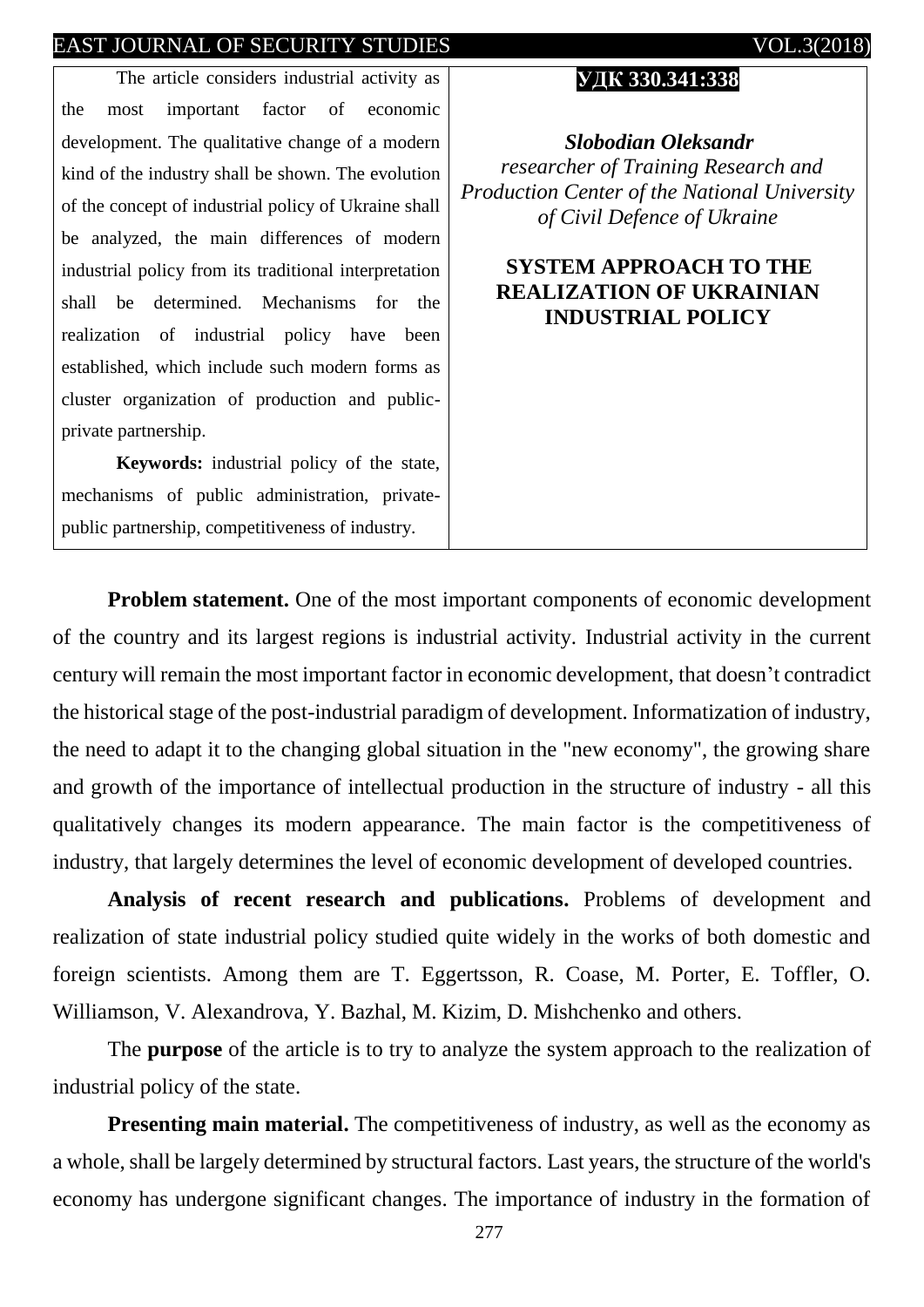GDP of individual countries (GRP of regions) has decreased. This trend, that has long been of developed countries, is becoming increasingly important in Ukraine. At the same time, as a result of the increasing share of the services sector (so-called "tertiarization"), much less attention has been paid to industrial development management. There is a false assumption, in our opinion, that in a knowledge-based economy, the sphere of industrial production no longer plays a particularly important role. Obviously, this situation can be explained on the one hand by higher productivity growth in industry compared to the service sector, on the other - by a significantly increased interdependence between the service sector and industry. Thus, at the beginning of the XXI century, the increased demand for services in industry was caused primarily by the growth of production of business services, which in 2000 amounted to 48.3% of GDP. In addition, industrial production is an important factor in the development of an economy based on knowledge and innovation, as more than 80% of total R&D expenditures shall be made, according to Eurostat Business Statistics, in industries. Thus, in the context of the development of the "new economy", the high importance of its industrial sector remains.

The main tool by which developed countries have changed the appearance of national industry - primarily from the standpoint of solving its structural problems - is the conduct of industrial policy, the so-called "industrial policy". In the West, this term often means government measures to support or develop specific sectors of the economy. However, the very concept of industrial policy remains controversial in Ukraine today. First of all, "industrial policy" and "industrial development policy" shall be treated as synonyms. Strictly from a theoretical point of view, this is not entirely true. The first concept, known as "industrial policy", means not only "sectoral policy", but also the state policy to promote industry out of the structural crisis by:

1) overcoming the mismatch between the emerging new technical and economic paradigm of industrial development and the institutional structure of society;

2) completion of industrial restructuring within the unity of technological, sectoral and institutional restructuring as the most important stage of cyclical development industry structure.

In a cyclically developing economy, at the stage of overcoming the structural crisis, industrial policy contributes to the formation of a new type of industrial structure, at the stage of economic growth - its development and strengthening, at the stage of stabilization - it aims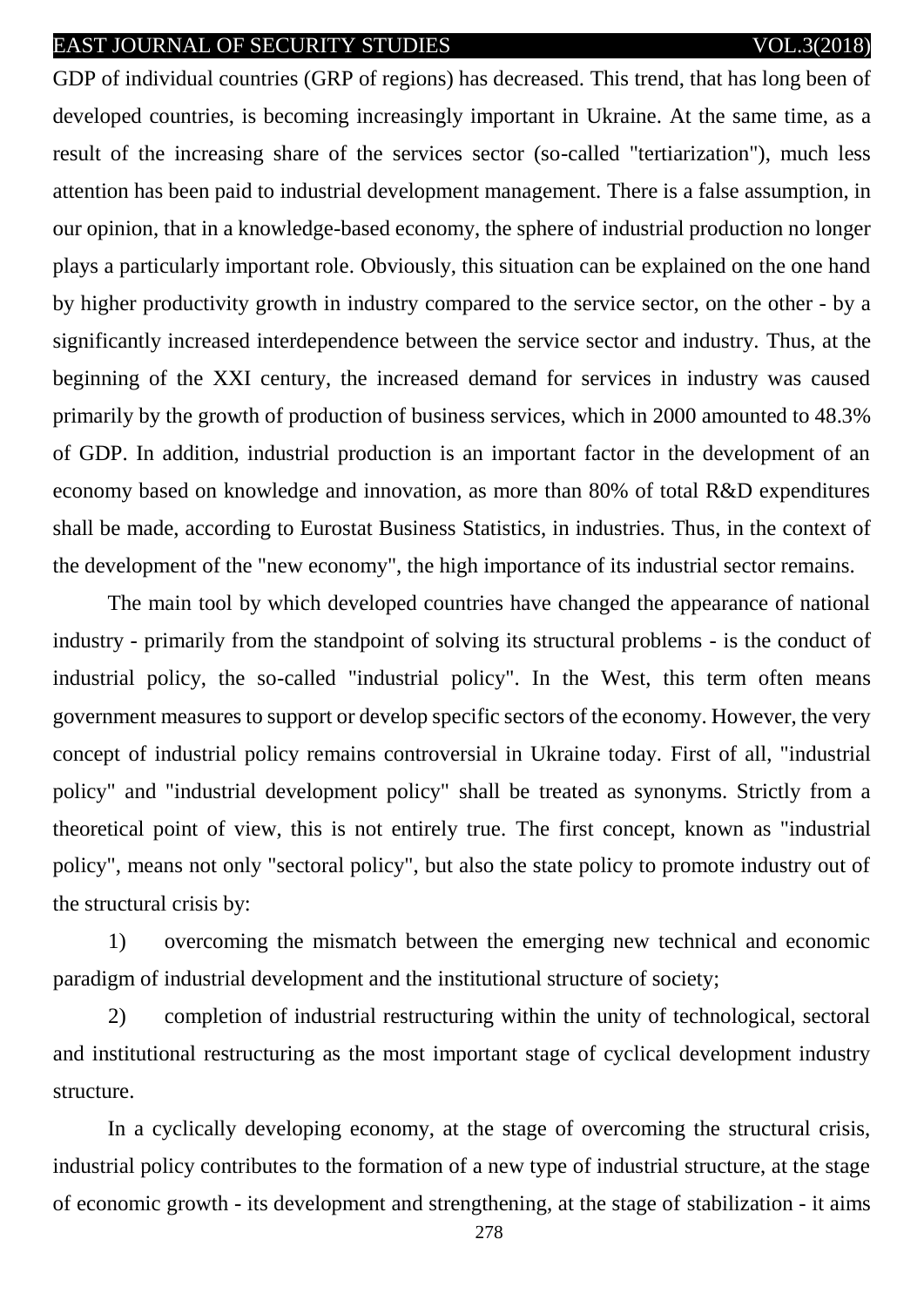to stimulate the potential. Depending on the stage of development, industrial policy provides either support for the structure of the existing industry, or the formation of a new type of industry structure. In the period of modern structural adjustment, the goal of industrial policy is the formation of a competitive industrial complex as a result of the formation of a new type of industrial structure, characterized by the presence of a high-tech core [3].

A system approach to understanding industrial policy also means that the state should not only provide appropriate support to specific economic entities, but also form priorities for industrial potential, priorities for structural change, take into account territorial features of economic development, initiate the formation and development of favorable institutional environment. When developing industrial policy on the basis of a systems approach, special attention should be paid to the mutual consideration of the requirements for other types of public policy and also the requirements of these types of policies for the formation of goals, principles, forms and methods of industrial policy.

It should be noted that since the central link of industrial policy is the creation of a modern high-tech, competitive industrial complex and such a policy results in a change in the structure of production, in Ukrainian practice the term "structural policy" is often used as an analogue or synonym of industrial policy. It seems that this use of terms is not correct enough. Industrial policy in the periods between structural crises, as noted earlier, stimulates the expanded reproduction of the existing structure of industry. In principle, it doesn't distinguish this policy from the direction of economic policy as a whole. But in the period of structural changes, industrial policy, in our opinion, acquires the status given to it by the concept of "industrial policy". Obviously, the term "structural policy" during structural adjustment replaces the concept of "industrial policy". It is worth emphasizing once again that structural policy is usually a period of structural crisis due to the need for public policy aimed at promoting the transformation of the sectoral structure. It seems that during the restructuring of industrial policy, in terms of purpose, object, methods of realization – is structural. Thus, there is no need to use a duplicate term, because structural policy dissolves into industrial.

Models such as "tough" and "soft" industrial policy are widely discussed among domestic researchers. "Tough" industrial policy is usually understood as a policy aimed at creating and developing priority sectors of the economy. It involves reliance on budget subsidies and lending to enterprises in priority industries, mechanisms for indirect subsidies to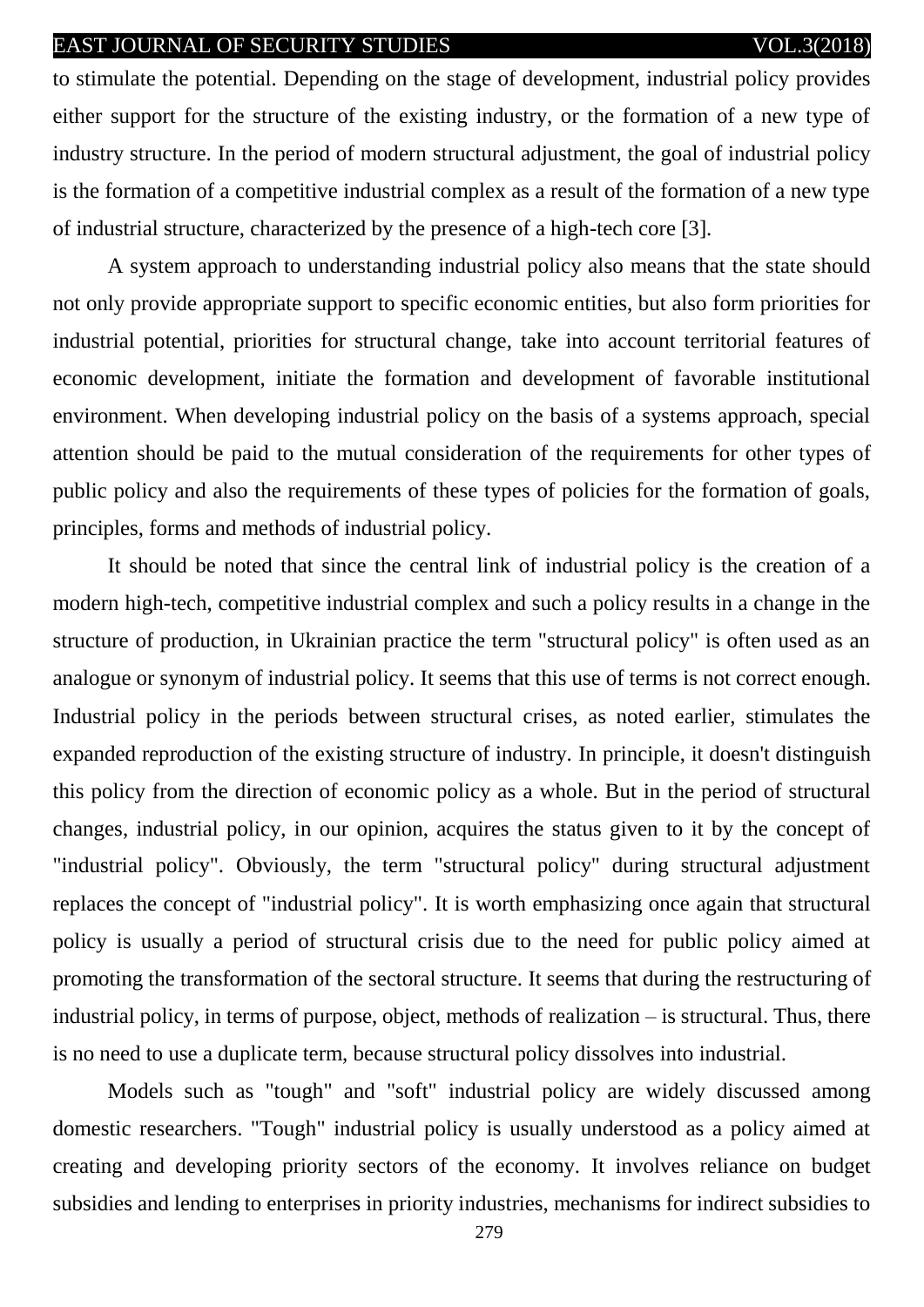companies, a protectionist course in foreign trade. In contrast to "tough", "soft" industrial policy is aimed at promoting the competitiveness of national manufacturing companies and supporting investment projects that allow private business to increase efficiency.

There are vertical and horizontal models of industrial policy adopted in the EU countries [5]. The vertical model, which corresponds, in our opinion, to the "rigid model" of industrial policy, assumes the stimulation of specific industries or industries when used as a tool for state support of various benefits. It is believed that this model is most characteristic of underdeveloped countries. The horizontal model and the "soft" industrial policy corresponding to it are focused on creation of opportunities of development of production common to all branches. This model is typical for economically developed countries, including EU countries.

It should be noted that there is an opinion of foreign scholars that the term "industrial policy" in today's conditions is not needed at all. According to them, most industries of developed countries succeeded in the 70 -80 - and the twentieth century, and in today's conditions, when a new technological paradigm is being actively formed, it is advisable to talk only about innovation policy. However, the experience of European countries suggests otherwise. Much attention is paid here to the formation of a common industrial policy within the EU. The main trend of EU industrial policy is characterized by the desire to unify its principles, main goals and objectives. The European Commission's special committees draw up a single document, which must be approved both by the European Parliament itself and by the parliaments of the EU member states. To this end, the EU's industrial base is consolidated through the implementation of specific policies of the EU member states.

This once again confirms the erroneous opinion that in the conditions of Ukraine the best industrial policy is the complete absence of industrial policy. In our opinion, in the domestic economy, where the problems of positive structural changes in industry are not solved, where a significant number of obsolete industries remain and there is an urgent need to support innovative industrial development, industrial policy cannot be abandoned as an independent category of macroeconomic regulation.

For the formation of industrial policy is of fundamental importance to the idea of the end result to be obtained in the process of its implementation. It may be recalled that in Ukraine in 1989-1991 there could be no question of industrial policy itself, as belief in the market as a panacea for all ills prevailed. In 1991-1993, at the state level, the range of industries supported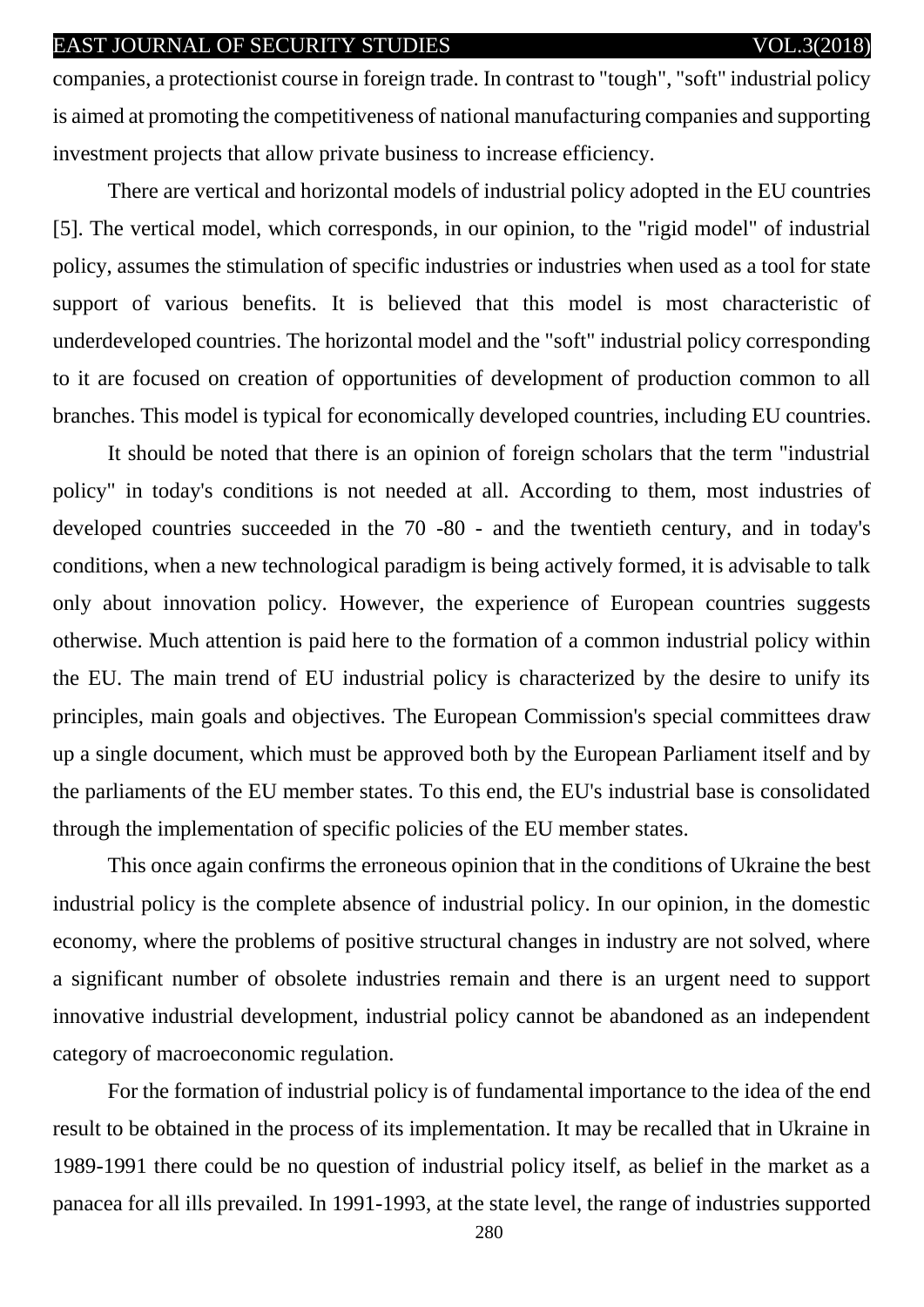in priority order was determined at the expense of a special budget fund to support priority industries. Then there was a rejection of the criteria of sectoral selection, and supported commercially efficient projects (funding principle  $-4$  to 1, ie 20% funded by the state, the rest - commercial structures).

Today, when innovative development is declared a top priority, such a result of the implementation of a competent industrial policy should be the creation of a high-tech, intelligent core industry.

Positive tendencies of improvement of technological structure of the industry start to be shown quite clearly. This is of particular importance for the country, because the anomalous technological diversity that has formed today has led to a huge lag in the economy as a whole from the world's leading countries in technological development. This phenomenon is called the "Dutch disease", the result of which is the redistribution of resources within the economy as a whole from high to low technology. Industrial policy measures, schemes implemented in sectoral sections, will significantly contribute to structural modernization, the formation of modern technological devices and reduce the abnormal technological complexity of the region's economy.

As an example we can cite a serious technological restructuring of the metallurgical complex of the region. There will be a significant increase in capacity for the production of deeper processing products, the share of import-substituting and new industries will increase. Сучасна промислова політика в Україні повинна грунтуватися на обліку розуміння нового місця нашої держави у світі, що міняється, реалістичної постановці цілей промислової політики і виробленні нових механізмів її реалізації.

The principal features of modern industrial policy, which, in our opinion, should be taken into account at the state, regional and local levels and which determine the main differences from industrial policy in the traditional sense, are as follows:

the object of modern industrial policy is not only certain industries, productions, corporations, but also producers of goods and services. It can be not only manufacturing companies, but also individual entrepreneurs and so on;

the subject of industrial policy is the state of modern type, interpreted as an abstract corporation that has its own legal entity, includes the government apparatus and a set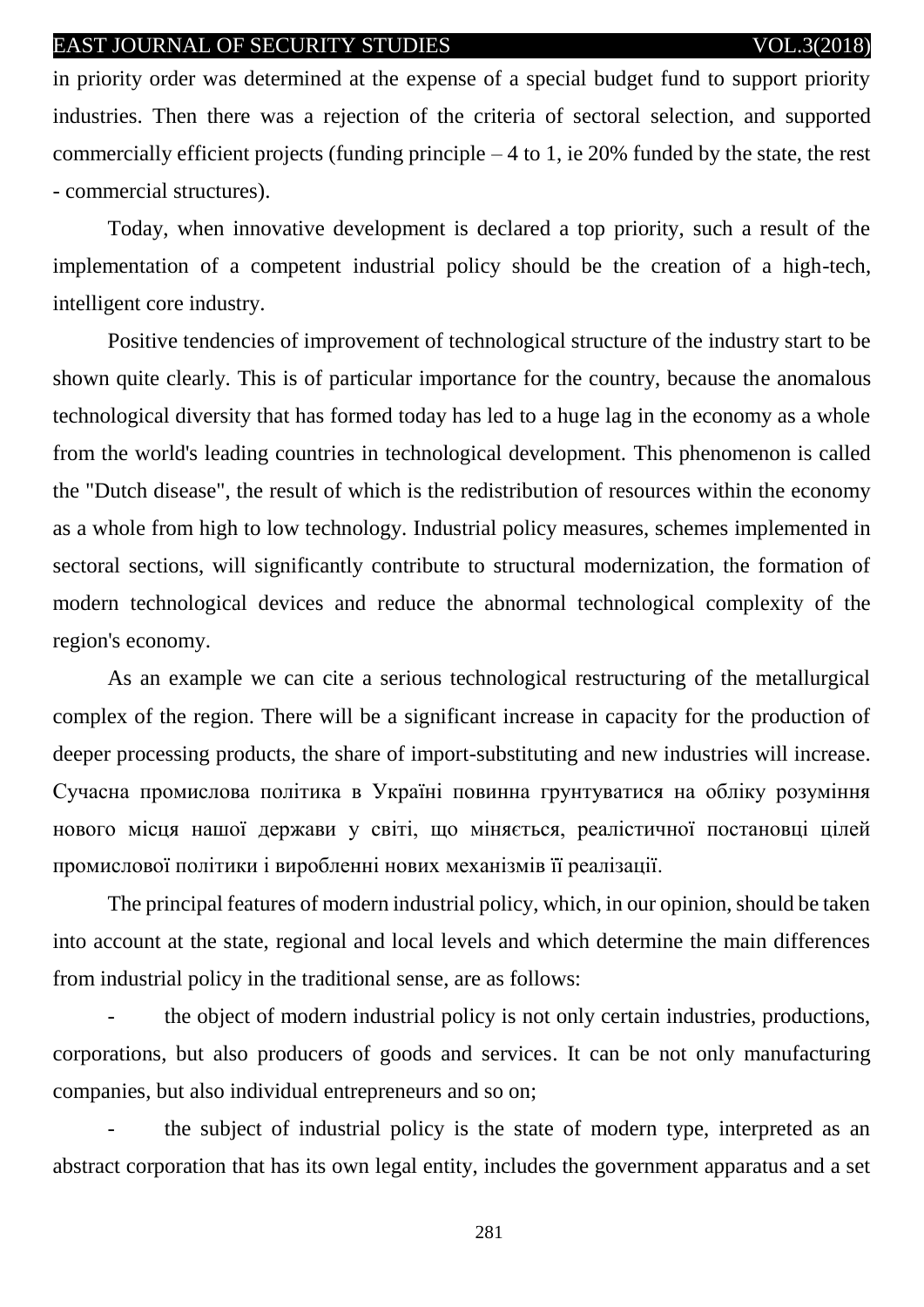of citizens that has clearly defined boundaries and exists only on the basis of recognition by other states;

state industrial policy today is formed as National Industrial policy, when equal participants in its development and implementation are not only the state but also business, as well as scientific and public organizations and institutions. Thus, the term national policy means greater participation in its development and implementation, together with government officials, private business, the expert community, political parties and other civil society institutions [2];

- Increasing blurring of industry boundaries through diversification into new types of goods, intensification of outsourcing activities, as well as cooperation with companies from other industries, has led to the formation of the economy of industries closely related. This reduced the role and importance of sectoral policy, which led to the transition to competition policy, structural policy, which "redesigned" the industry in order to create a competitive industry (from industrial policy to industrial competitiveness policy);

- decisive role in the above-mentioned "redesign" belongs to the formation of a new technological core, convergence of technology associated with the implementation of fundamentally new opportunities through the cross-use of information, bio- and nanotechnology, the growing impact of accelerated technological development on consumption. In conditions when economic growth is identified only with scientific and technological progress and intellectualization of the main factors of production, when the production, distribution and use of knowledge and information are the main conditions for sustainable economic development, the central component of industrial policy is innovation policy, which allows to form a new technological core. This direction of economic activity becomes the most important, because the current domestic accumulation fund cannot perform the function of expanding reproduction on an innovative basis. Suffice it to say that the share of innovative and high-tech products in the accumulation fund of Ukraine is only 3%, while in the USA and the EU it exceeds 50% [1]. This means that in order to move to the policy of internal innovation accumulation, it is necessary to form a state-corporate system of public reproduction that has the necessary economic power and is able to pursue an active innovation policy as a central component of industrial policy.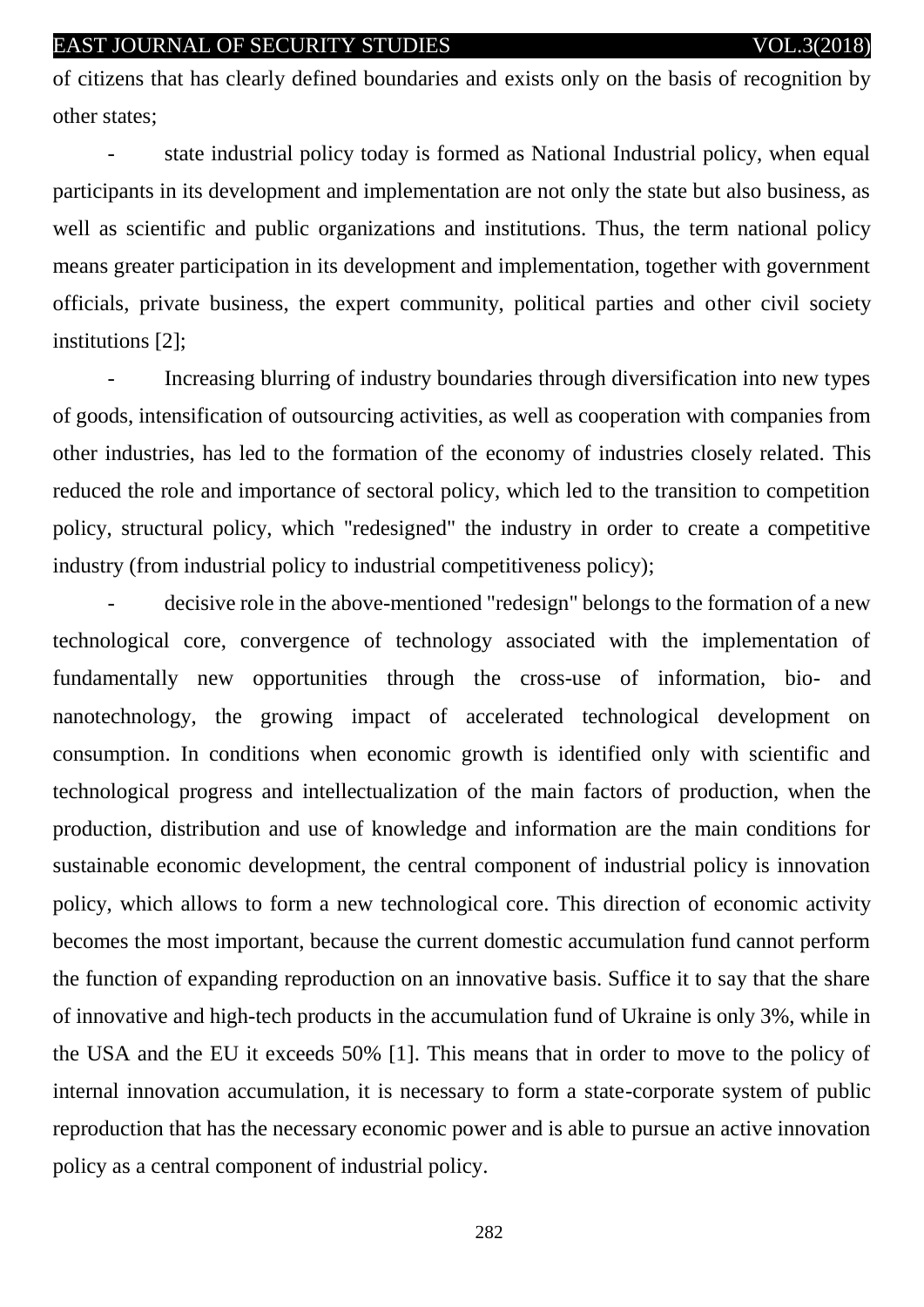The success of industrial policy is largely determined by a well-thought-out mechanism for its implementation. It should be noted that this mechanism, as well as the very concept of industrial policy, has undergone significant changes. Back in the 90s of the last century, the basic model of the mechanism of industrial policy implementation in our country was the mechanism of development of knowledge-intensive industries, the mechanism of restructuring of traditional industries and the compensation mechanism. The latter was designed not only to reduce the negative social consequences of the process of transformation of the industrial complex of the territory, but also to solve problems that are common to both traditional and knowledge-intensive industries (problems of structural unemployment, infrastructural support of structural restructuring of industry, increase of "innovation capacity" of an industrial complex and so on).

Changed conditions and new requirements for modern industrial policy necessitate the development of new approaches to the mechanism of its implementation. Among such approaches can be identified as the most significant three:

1. Realization of priority industrial projects of various scales. Within the framework of the project as an instrument of industrial policy it is expedient to combine administrative, financial, structural, technological and market resources. Among such projects there are two types: the first is infrastructure projects, the second type is innovative projects. Innovative projects supported by industrial policy usually pursue three goals. The first is the creation of closed value chains within the domestic economy, at the output of which a competitive knowledge-intensive product shall be created. The second is the integration of domestic companies into global chains with the participation of foreign multinational companies. The third is the formation of transnational companies on the basis of domestic ones.

2. Cluster approach to building industrial policy. An industrial cluster is a group of geographically neighbors and integration-related companies operating in a particular field, competing with each other and at the same time complementing each other, which enhances the competitive advantages of individual companies and the cluster as a whole. Clusters are not an absolute innovation in economic practice, but only in the last decade have they become the object and instrument of state industrial policy. This approach allows us to realize the new role of the private sector, the state, trade associations, research and educational institutions, especially in terms of their participation in the innovation process. The cluster approach is not

283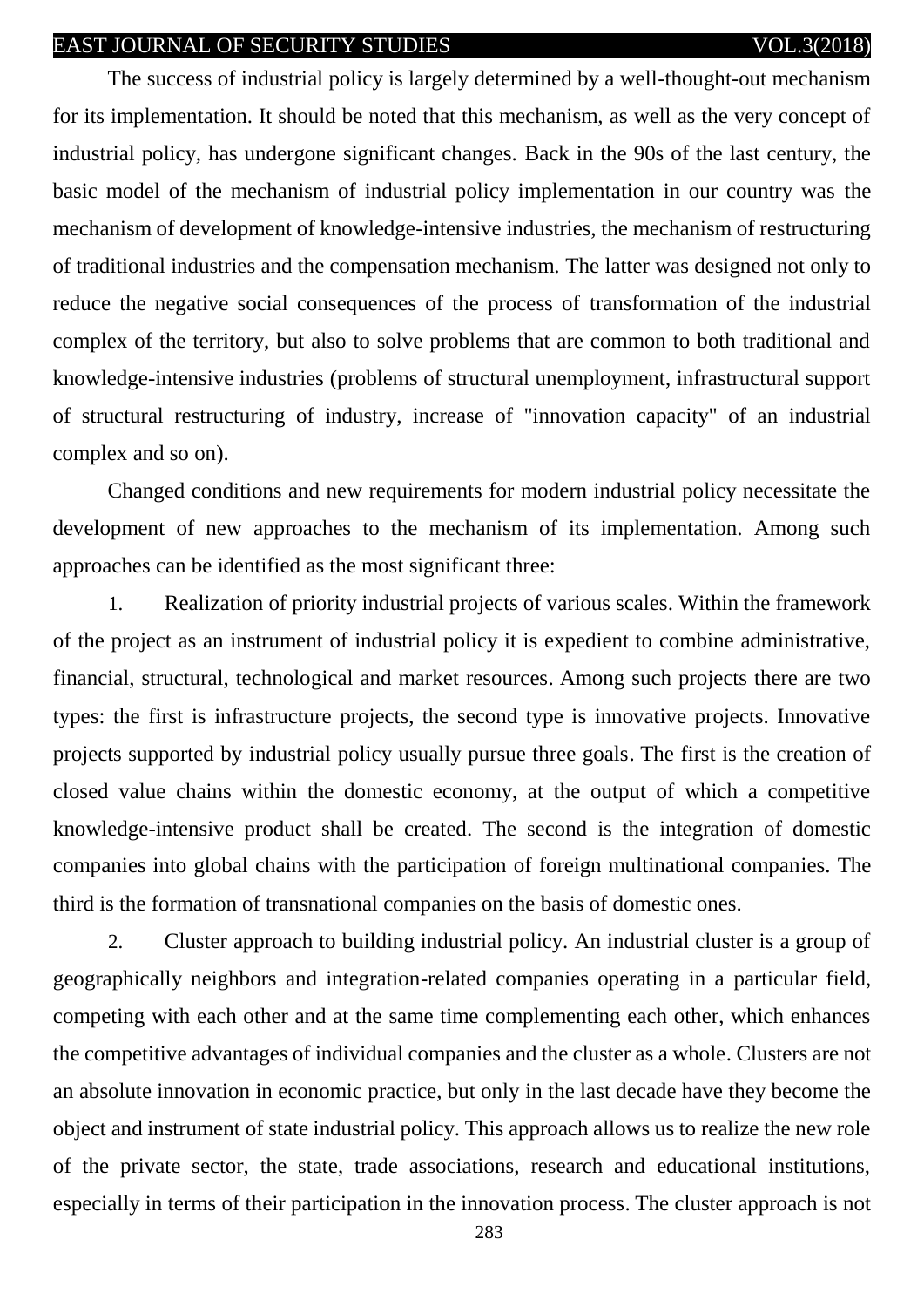only a means of achieving such goals of industrial policy as structural change, modernization of the economy, increasing its competitiveness, strengthening innovation, but also a powerful tool for regional development. It should be borne in mind that, while supporting the development of clusters within the framework of regional industrial policy, it is impossible to copy what is in other regions. Effective clusters are based on regional characteristics, which become sources of competitive advantage.

3. Private-Public Partnership (PPP). Cooperation between the state and the private sector has a long history, however, special attention is paid to the development of PPP in our country today. Perhaps the emergence of the two most important economic forces - the state and private business necessitates closer cooperation. Such trends in cooperation determine the development of the modern economy. In the theory of competitive advantage, traditional competition has been replaced by so-called co-competition, in the theory of economic power more and more importance is attached to the justification of various alliances, partnerships, and so on. This situation has led to a very special quality of interaction between business and government, which is now called a partnership. It goes beyond the simple use by government agencies of the opportunities of entrepreneurs to achieve socially significant goals.

At the same time, it should be borne in mind that today a single definition, and consequently an understanding of the PPP, even in those countries where it is developing quite successfully, has not yet developed. In each country there is a certain specificity in the interpretation of this concept. The variety of types, forms and areas of application of the PPP make it a universal mechanism for solving a number of long-term challenges - from the creation and development of infrastructure to the development and adaptation of new promising technologies. But the basic provisions for the formation of the concept of partnership, its principles and characteristics, in relation to our country, can be formulated as follows:

The concept of public-private partnership defines the development of contractual relations governing their cooperation for the provision of public services, the creation or modernization of infrastructure, the development of other areas affecting national interests.

The basic principle of the PPP concept is that the state determines what services and infrastructure it needs, and private investors make proposals that should best meet the requirements of the state.

284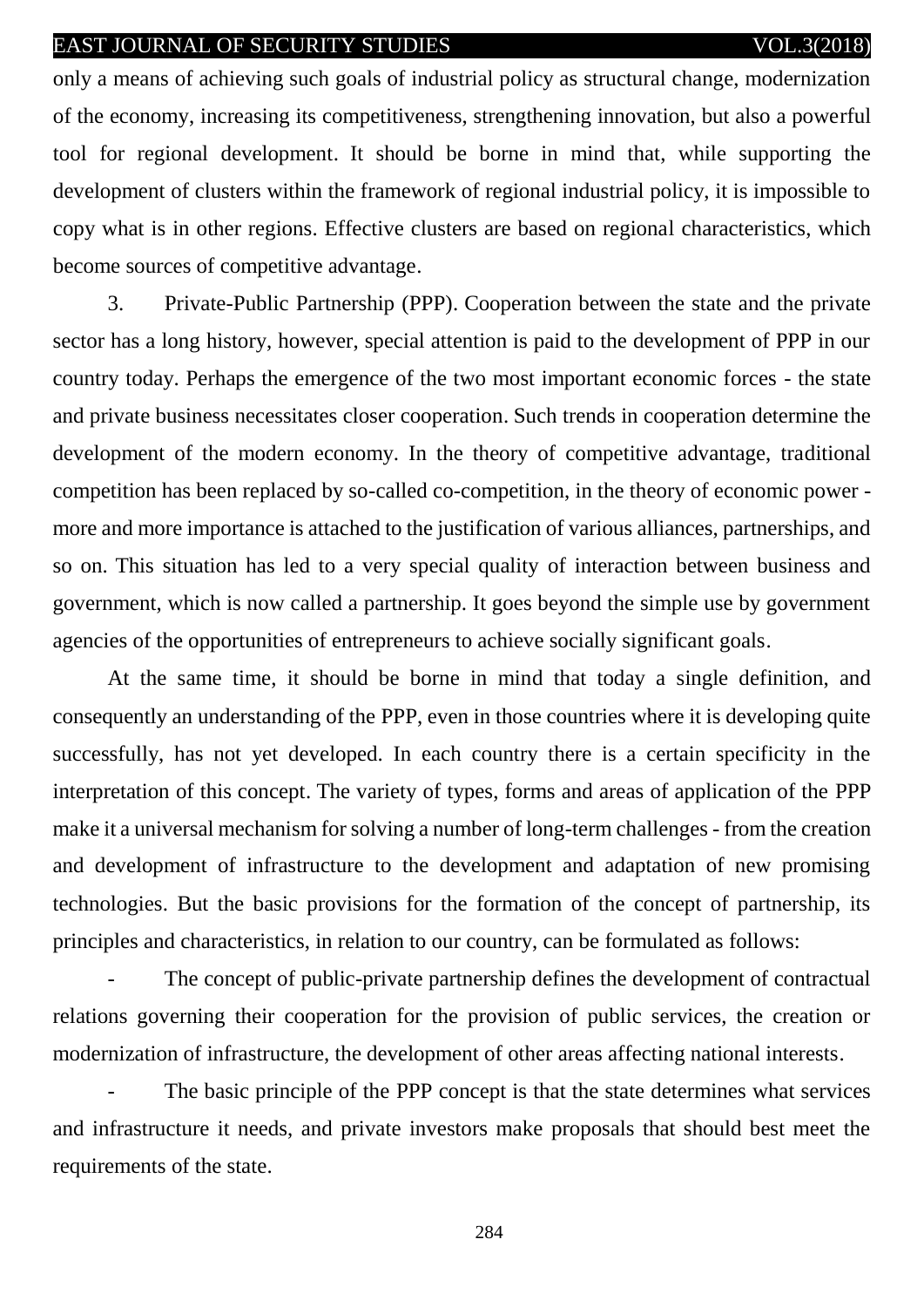The main feature of the PPP is participation in the public-private cooperation chain to create added value. The process of creating added value is largely focused on the degree of redistribution of tasks and risks between public and private partners. At the same time there is a synergetic potential of partnership due to acceptance by each partner of those tasks and responsibilities which it can provide with the best quality and efficiency.

It is necessary to emphasize one very important point, which must be taken into account when forming the concept of PPP development in our country. All over the world, relations between the state and private business did not develop spontaneously, but were inscribed in the general processes of decentralization of economic power. They conditioned the transfer of a number of public powers from the central to the local level, combined with the partial privatization of some functions of the state.

It is essential to clarify the fundamental provisions of the formation of the concept of PPP development is to clarify the contribution of partners. The main contribution of business is financial resources, professional experience, effective management, flexibility and efficiency in decision-making, the ability to innovate and so on. Participation of the business sector in joint projects is accompanied by the introduction of more efficient methods of work, improvement of equipment and technology, development of new forms of organization of production, establishment of effective cooperation with suppliers and contractors [4].

On the part of the state, PPP projects implement the authority of the owner, the ability to provide tax and other benefits, guarantees, as well as the ability to obtain certain amounts of financial resources. Within the framework of the PPP, the state gets a more favorable opportunity to perform its main functions of control, management of public interests. In addition, the inevitable business risks are redistributed towards business. The state retains the main levers of regulation and control, including tariff policy, safety control, environmental control, quality control of customer service.

The development of relations between the state and private business shall be characterized by the fact that they can be successfully implemented not only at the state level, but also extend to the lower levels of the public system - at the regional level and at the local level. This is due to the redistribution of financial flows in favor of specific areas, as well as the feasibility of expanding the range of individuals and organizations interested in implementing relevant programs.

285